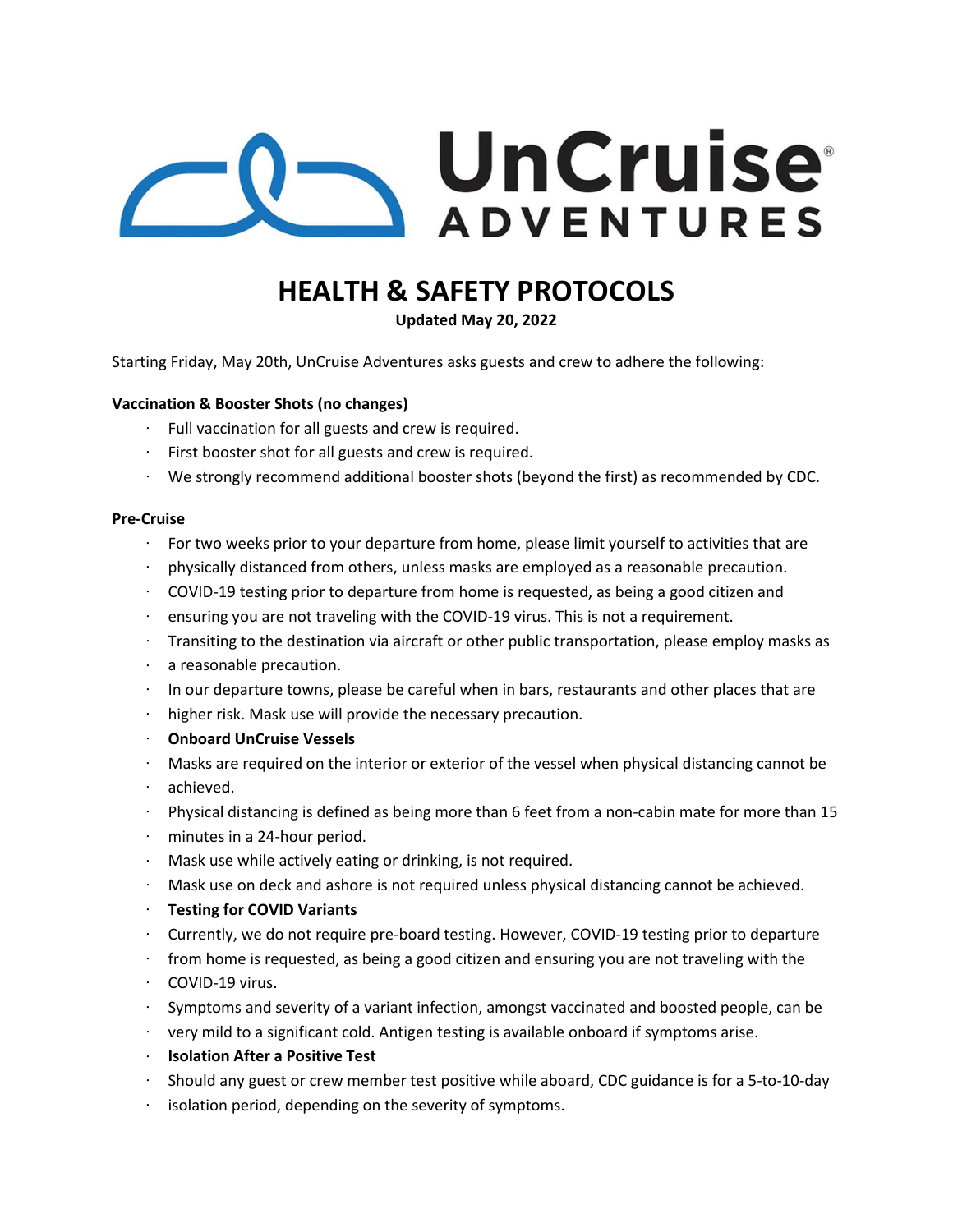- $\cdot$  Taking the above precautions to heart will go a long way towards keeping guests on their vacation, and
- $\cdot$  crew fully employed. Being aboard our vessels creates a unique situation for dealing with COVID‐19
- $\cdot$  since guests and crew are together in close quarters for days, albeit often in the outdoors. We will
- $\cdot$  continue to monitor multiple health sources to provide the most accurate and practical mitigation
- techniques to prevent the spread of COVID-19.

# **Frequently Asked Questions Concerning Vaccinated Cruises**

#### **Vaccination**

**Will I be required to have a "booster" shot to sail with you?** Yes, all guests and crew will be required to have a single COVID-19 booster to sail. UnCruise Adventures will continue to follow the CDC guidelines regarding boosters.

### **Testing and Vaccines for COVID-19**

**1. Do I need to have a COVID-19 vaccination prior to cruising? What documents will you accept as proof of vaccination?** Yes, all guests regardless of age are required to be fully vaccinated and boosted prior to boarding our vessels. Guests will be required to submit proof of vaccination in the form of an original vaccination record issued by the country's health authority administering the vaccination or by your medical provider who administered the vaccination. A copy of your COVID vaccination card must be provided no more than 30 days prior to departure.

**2. Do I still need a PCR/rapid test prior to boarding?** No. With the current changes in mask mandates and our relaxation of mask requirements on board, you will also *no longer be required to provide a PCR/rapid test to board.* You will still be required to be fully vaccinated and have a single booster.

**3. What vaccines are accepted by UnCruise Adventures?** We will accept any of the nine vaccines approved by the World Health Organization (WHO) and that will be accepted for entry into the US. See accepted [vaccines here.](https://www.who.int/emergencies/diseases/novel-coronavirus-2019/question-and-answers-hub/q-a-detail/coronavirus-disease-(covid-19)-vaccines)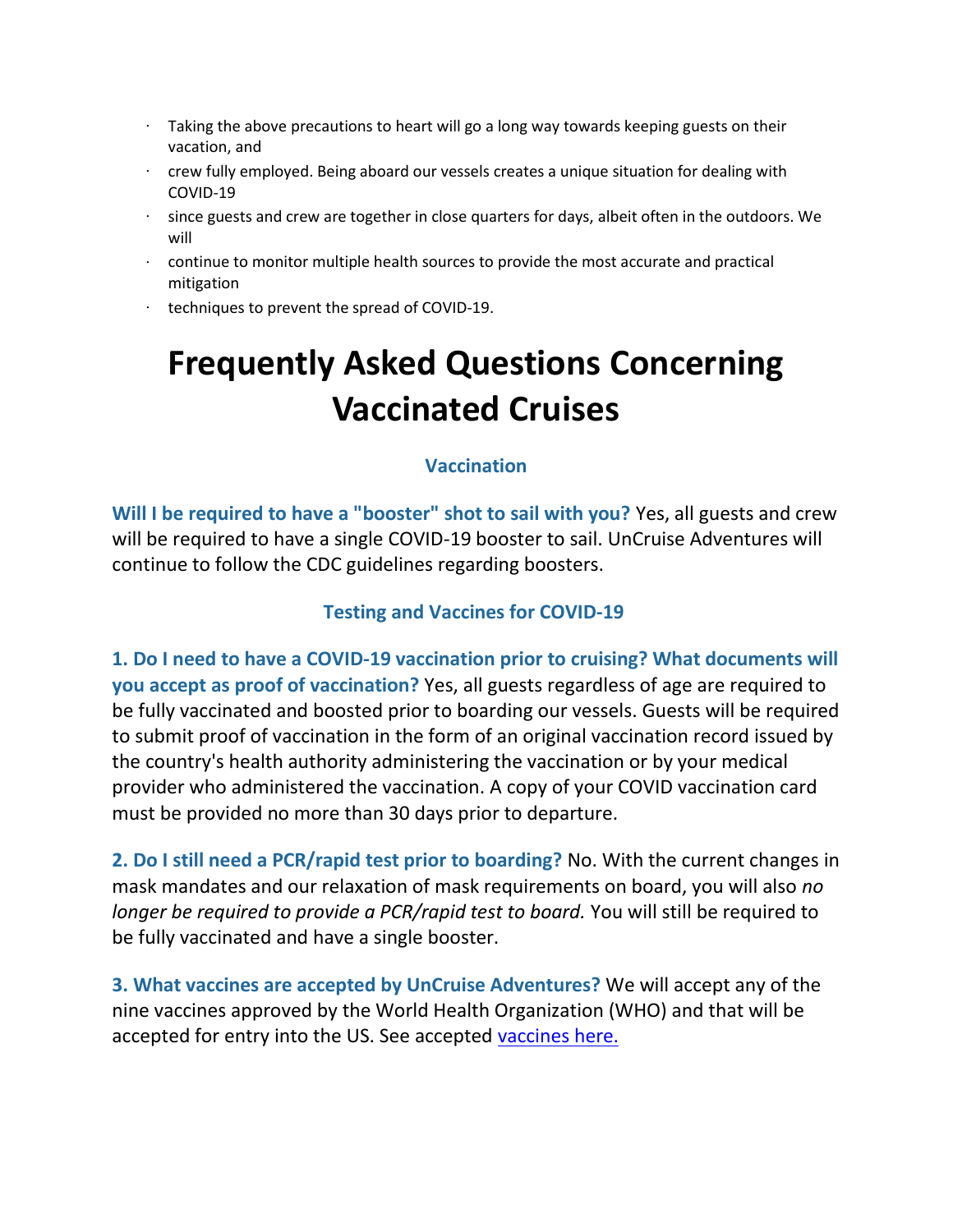**4. I have had and recovered from COVID-19, and as a result I will test positive, but I am not contagious. Is there a way for me to travel with you?** Testing is not currently required. All guests, including guests who have recovered from COVID, must be fully vaccinated, including booster shots when eligible.

### **Life on Our Adventure Boats**

### **1. Will you require masks onboard?**

- Masks are required on the interior or exterior of the vessel when physical distancing cannot be achieved.
- Physical distancing is defined as being more than 6 feet from a non-cabin mate for more than 15 minutes in a 24-hour period.
- Mask use while actively eating or drinking, is not required.
- Mask use on deck and ashore is not required unless physical distancing cannot be achieved.

**2. Am I at risk while onboard?** It is possible for fully vaccinated people to contract COVID-19, which is why everyone aboard is encouraged to wear a mask. You should also wear a mask when on public transportation or when requested by UnCruise to wear a mask in ports.

For COVID-19 and many other forms of illness, the health and safety of everyone onboard is intricately linked together. Our onboard cleaning and sanitization protocols along with the cooperation of all guests with hand washing and use of hand sanitizers are designed to prevent the spread of all types of illness, not just COVID-19. This is a communal effort.

#### **3. What will happen if a vaccinated person tests positive for COVID-19 onboard the**

**boat?** The individual will be isolated in their cabin along with any others that test positive. Medical authorities will be contacted and advised on the condition of the guest (s). Due to vaccination, the person may be allowed to stay aboard in isolation based on a professional's direction.

**4. Is UnCruise operating at reduced capacity?** Depending on the vessel, we may hold cabins to provide for isolation as needed.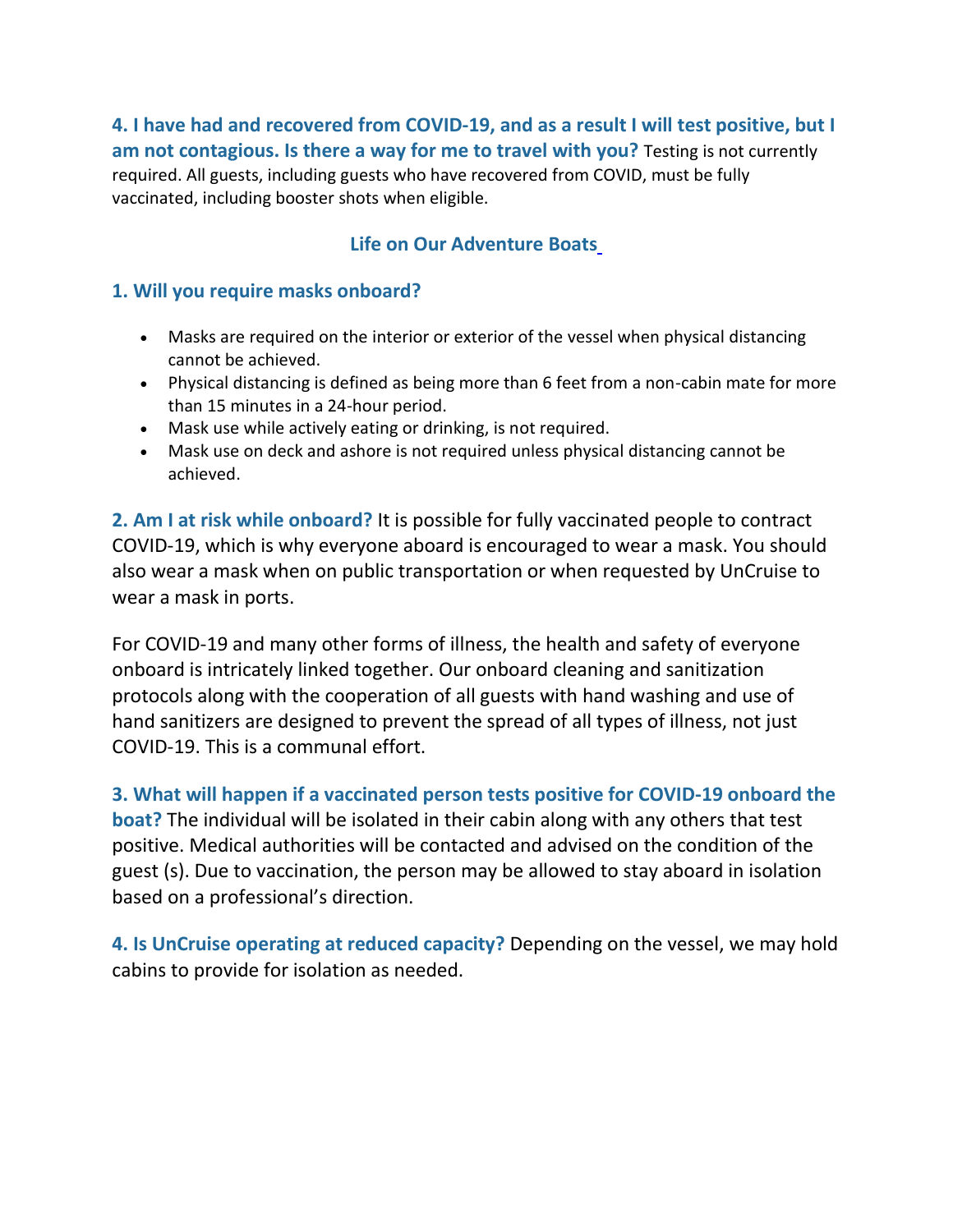# **Pacific Northwest Coronavirus Updates and Protocols**

#### \*\*\*Updated May 5, 2022\*\*\*

All crew and guests must be fully vaccinated against COVID-19, including booster shot. This information must be uploaded via the [Guest Portal](https://guests.uncruise.com/customers/login) at least 30 days prior to departure.

Masks will be encouraged but not required.

Requirements may change between now and your cruise departure. Stay up to date on our [COVID-19 protocols.](https://f.hubspotusercontent10.net/hubfs/4789410/Marketing/PDFs/Operations/Health-Safety/UnCruise_COVID-Protocols.pdf)

#### **Columbia River - Portland Hospitality Suite and Arrivals:**

After you pick up your luggage, please meet our transfer representative, who will be holding an UnCruise Adventures sign, inside the baggage claim area.

If you encounter any delays or travel issues en route to your UnCruise, please let us know by calling: 888-862-8881. After hours / emergency: 872-704-0690.

If you have requested to join our day-of group transfer to hospitality from the airport yet are NOT arriving on a flight matching your cruise departure date, we will contact you approximately 7 days prior to departure and advise you of a meeting time and location.

Luggage: Please have your luggage checked in with an UnCruise Adventures representative no later than 3:00 p.m.

Transfer: You will need to be back in hospitality NO LATER than 4:30 p.m. for the group transfer to the Wilderness Legacy.

Hospitality Suite: Hotel Rose at 50 SW Morrison Street, Portland, OR 97204

Hours available: 9:00 a.m to 5:00 p.m

Rental car drop off: A representative will be in touch with you about transportation arrangements to meet an UnCruise Adventures representative.

For more pre-cruise information, see **[Prepare For Your Cruise.](https://uncruise.com/pages/prepare-to-cruise)**